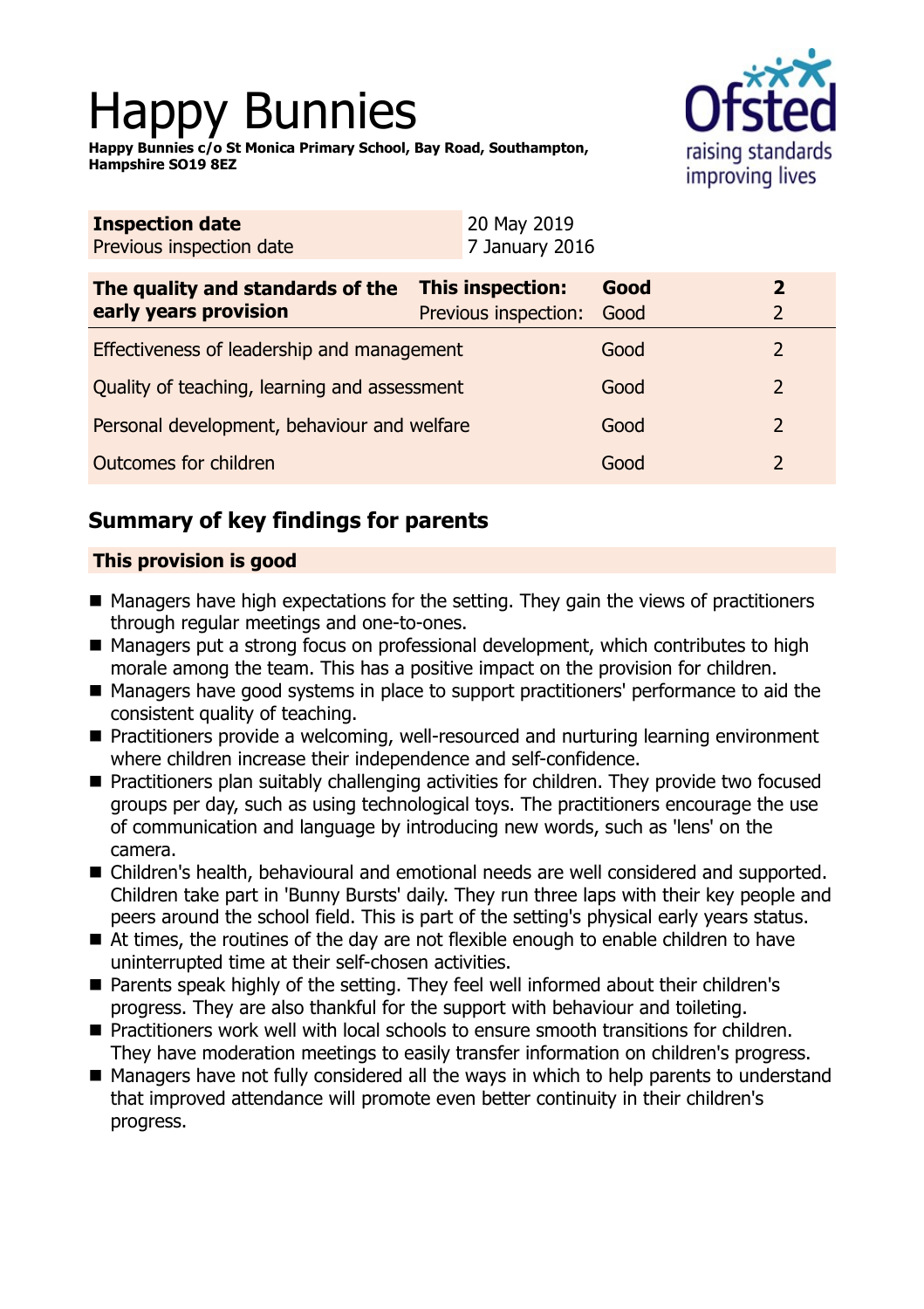## **What the setting needs to do to improve further**

## **To further improve the quality of the early years provision the provider should:**

- $\blacksquare$  review the flexibility of the daily routine to enable children to have uninterrupted time at their self-chosen activities
- fully consider all ways to help parents to understand that improved attendance will promote even better continuity in their children's progress.

## **Inspection activities**

- The inspector observed the quality of teaching to assess the impact on children's learning.
- The inspector completed a joint observation with the lead practitioner to discuss and evaluate practice.
- $\blacksquare$  The inspector sampled documents, including safeguarding procedures, staff suitability checks and children's development records.
- $\blacksquare$  The inspector spoke to parents, staff and children and took their views into consideration.
- $\blacksquare$  The inspector tracked children's learning and development from their starting points, to view progress made.

## **Inspector**

Hayley Doncom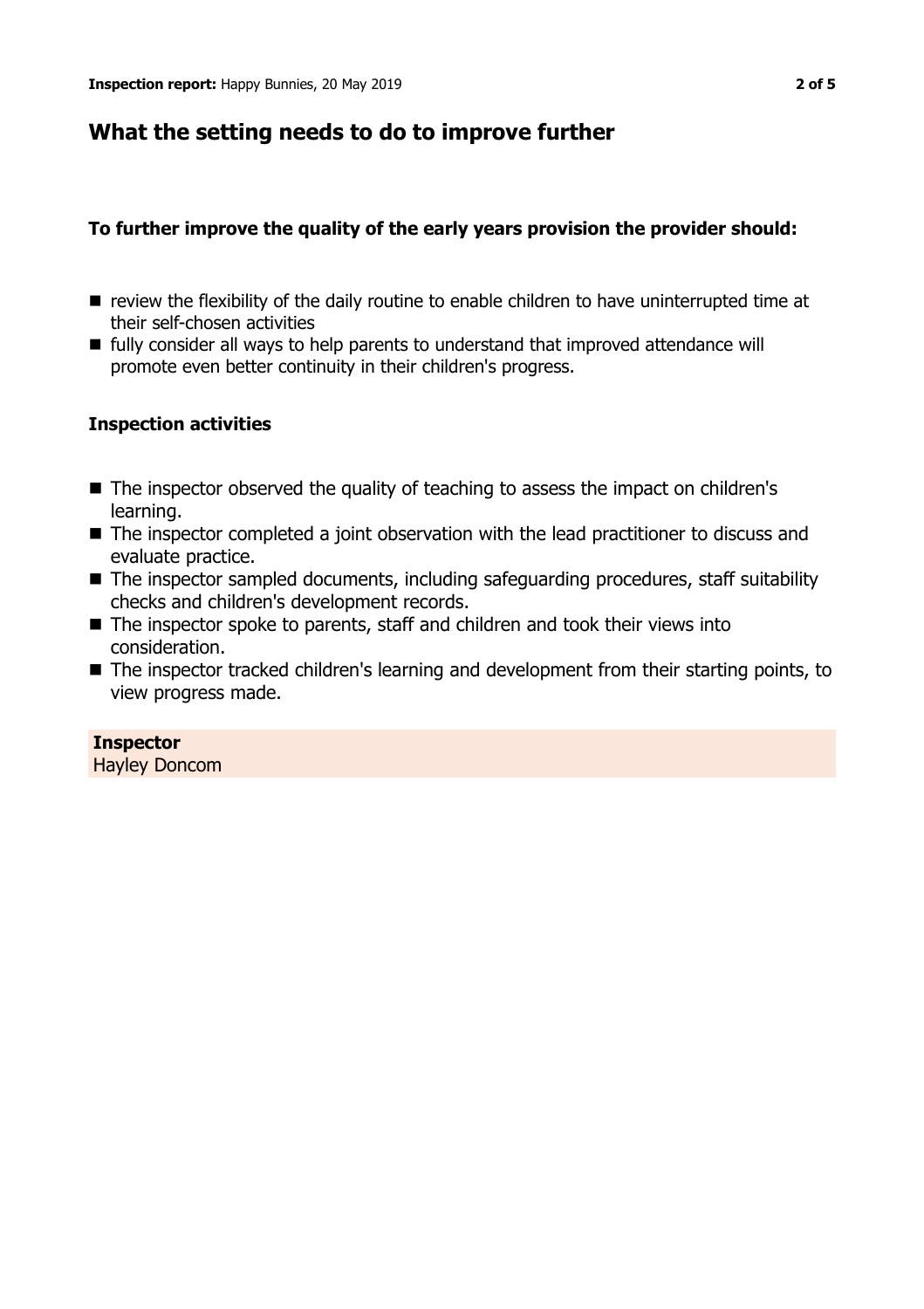## **Inspection findings**

## **Effectiveness of leadership and management is good**

Managers are ambitious and show passion for delivering quality education. Managers have good systems in place to support practitioners' performance. They complete termly observations and feed back what went well, using the term 'even better if' in their reflections on how to improve next time. The high focus on professional development ensures practitioners feel valued and supported in their roles. Practitioners attend a course called 'Blast', which supports speech, language and communication. Since attending this course, the setting has implemented 'Blast' sessions for all children. These sessions are having a positive impact on children's communication and language development. Safeguarding is effective. Managers and practitioners have a thorough understanding of how to keep children safe. They can identify signs of abuse and know how to refer any concerns. All team members receive regular safeguarding training.

## **Quality of teaching, learning and assessment is good**

Practitioners have a secure understanding of how children develop. They provide a stimulating environment where children can thrive as they follow their emerging interests. For example, children ask to play with dinosaurs so practitioners set up a dinosaur adventure tray. Practitioners challenge children's imagination during free play in the role-play kitchen. They skilfully question children around ingredients and recipes. Practitioners encourage children's investigation skills while exploring in the woodland area. Children use magnifying glasses to hunt for bugs and show excitement when they find one. Practitioners work closely with their key children and their families to ensure consistency for every child.

## **Personal development, behaviour and welfare are good**

Children come into the setting confidently and can take care of their belongings. They self-register by selecting their names. Children know the routines of the day and follow instructions. There is a strong focus on health and well-being, including mental health. Children take part in meditation and yoga daily. They have plenty of opportunities to be active. Children's behaviour is good. They can solve conflicts together with little support from practitioners. Children can express their feelings and practitioners offer reassurance as needed.

## **Outcomes for children are good**

Children make consistent progress from their starting points. Children are eager learners who enjoy participating in a range of activities. They are prepared well for the next stage of their learning including school. The setting has strong links with local schools. Children go over to the school on campus for lunch before transitioning, to ease their experience. Children take part in an attention group which involves a small group of children talking about different objects. This supports children's communication and language along with their concentration levels.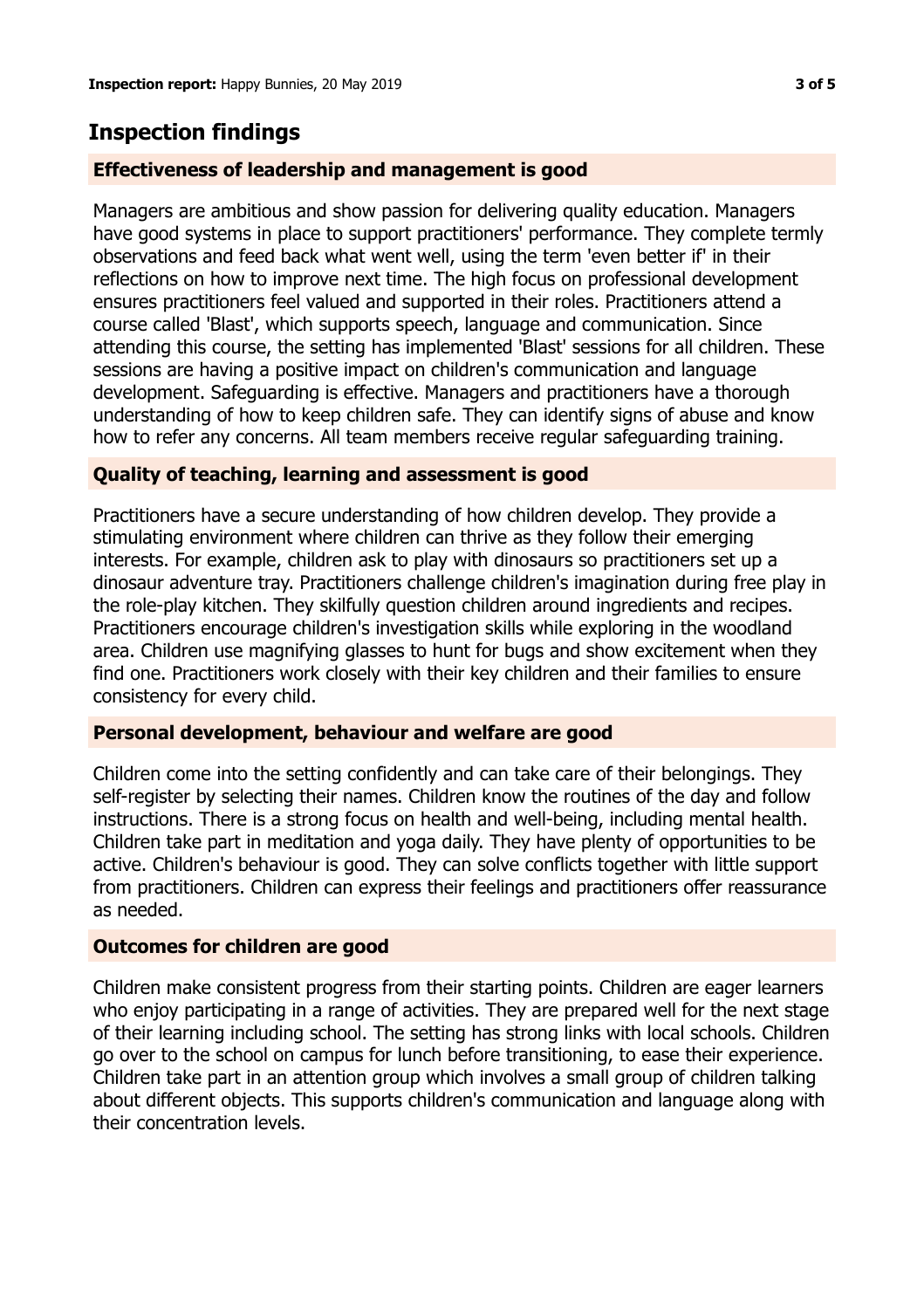## **Setting details**

| Unique reference number                             | EY413974                                                                             |  |
|-----------------------------------------------------|--------------------------------------------------------------------------------------|--|
| <b>Local authority</b>                              | Southampton                                                                          |  |
| <b>Inspection number</b>                            | 10074547                                                                             |  |
| <b>Type of provision</b>                            | Childcare on non-domestic premises                                                   |  |
| <b>Registers</b>                                    | Early Years Register, Compulsory Childcare<br>Register, Voluntary Childcare Register |  |
| Day care type                                       | Full day care                                                                        |  |
| Age range of children                               | $2 - 4$                                                                              |  |
| <b>Total number of places</b>                       | 32                                                                                   |  |
| Number of children on roll                          | 62                                                                                   |  |
| Name of registered person                           | Happy Bunnies Pre-School (Southampton)                                               |  |
| <b>Registered person unique</b><br>reference number | RP905363                                                                             |  |
| Date of previous inspection                         | 7 January 2016                                                                       |  |
| Telephone number                                    | 023 8044 3404                                                                        |  |

Happy Bunnies pre-school is a committee-run group. It opened in 2008 and moved to the present premises in 2010. It operates in the grounds of St Monica's Primary School in the Sholing area of Southampton. The setting is open each weekday from 8.45am to 2.45pm during school term times. The pre-school receives funding for early education for children aged two, three and four years. The pre-school employs ten members of staff, all of whom hold qualifications in childcare between level 2 and level 5.

This inspection was carried out by Ofsted under sections 49 and 50 of the Childcare Act 2006 on the quality and standards of provision that is registered on the Early Years Register. The registered person must ensure that this provision complies with the statutory framework for children's learning, development and care, known as the early years foundation stage.

Any complaints about the inspection or the report should be made following the procedures set out in the guidance Complaints procedure: raising concerns and making complaints about Ofsted, which is available from Ofsted's website: www.ofsted.gov.uk. If you would like Ofsted to send you a copy of the guidance, please telephone 0300 123 4234, or email [enquiries@ofsted.gov.uk.](mailto:enquiries@ofsted.gov.uk)